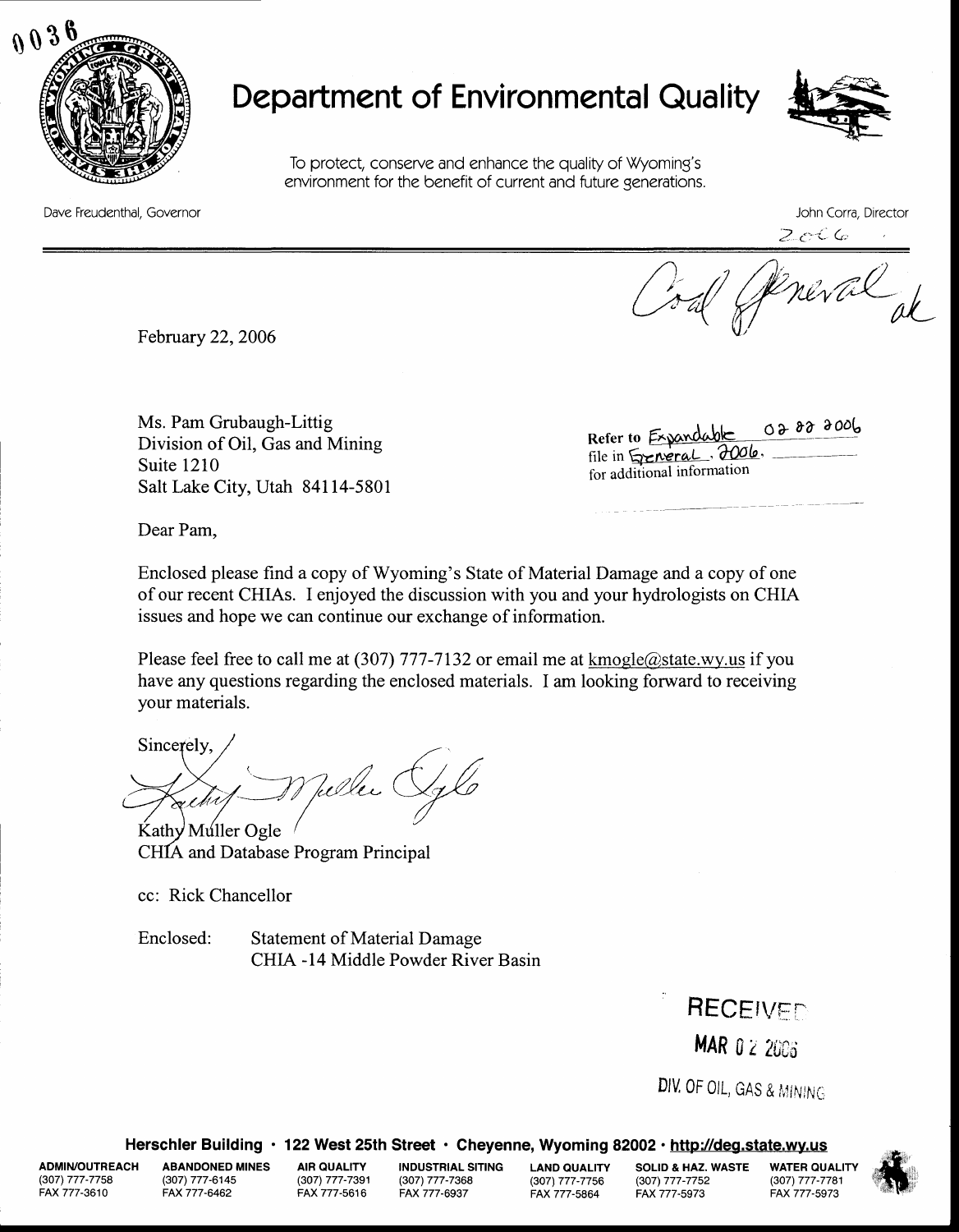## STATEMENT OF MATERIAL DAMAGE

r,

- $\mathbf{1}$ . The Department of Environmental Quality has undertaken a cooperative effort to update the process of conducting Cumulative Hydrological Impact Assessments (CHIA's) for coal mining regions within Wyoming. After the CIIIA for a particular mine and surrounding area is completed, the State Regulatory Agency must make a determination whether the hydrology of the area will suffer material damage as a result of mining activities as described at W.S. 35- 11-406(n)(iii) for areas outside the permit and as described at W.S. 35-11-406(n)(v)(B) for alluvial valley floors.
- Before beginning an extensive effort to develop an updated CIIIA process, a detailed examination of what is meant by material damage was conducted. Our conclusion was that the definition of Material Damage as given in Chapter I.2(bd) of the LQD Regulations is full and complete. This definition is reprinted below as Figure l: 2.

"Material damage to the hydrologic balance" means a significant long-term or permanent adverse change to the hydrologic regime.

Figure 1: DEQ/LQD Regulations Chapter I.2(bd), January 11, 1996

The OSM released a draft paper titled "OSM Hydrology Oversight Guideline Document" in mid 1993. The section heading and instructions excerpted from that document are reproduced below as Figures 2 & 3. These statements provide insight to the OSM position on how to define material damage. 3.

## .O THE CUMULATIVE HYDROLOGIC IMPACT ASSESSMENT 3.3 Materid Damage and Environmental considerations THE RA SHOULD ESTABLISH CRITERIA FOR "DEFINING" OR DETERMINING MATERIAL DAMAGE

In order to determine whether a proposed operation has been designed to prevent off-site material damage, the RA must establish a working definition of "material damage" that is consistent with existing laws, standards, regulations, and water-resource concerns

Figure 2: Excerpt from the OSM draft oversight document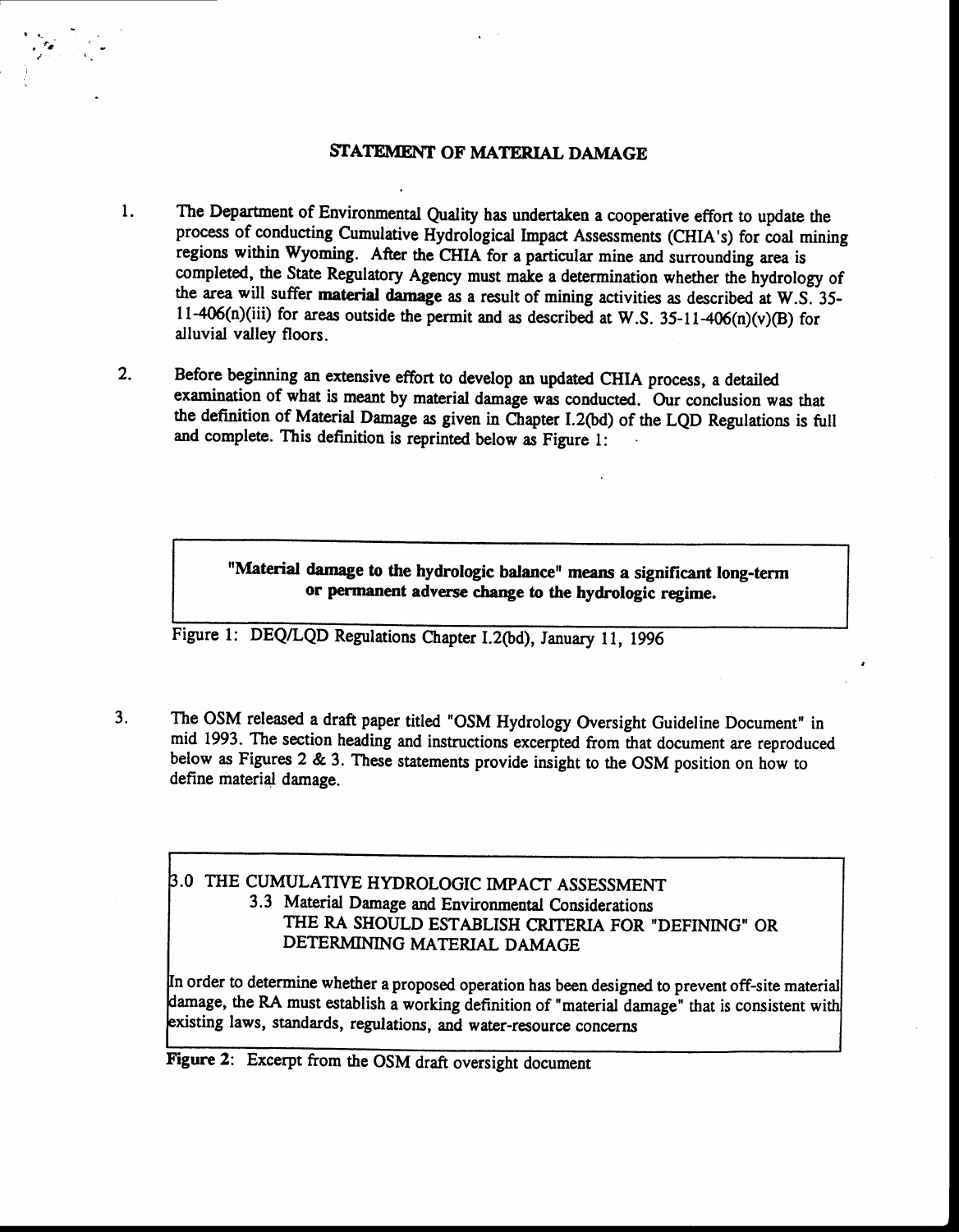t Y' i

Under Section 3 of this document, the following statement is made:

Material-damage criteria for both ground-water and surface-water quality should be related to existing standards, where possible.

Figure 3: Excerpt from OSM draft oversight document

4.

Unlike most states, Wyoming has laws and regulations that address all aspects of surface and groundwater, quantity and quality, within the permit area as well as offsite. With the regulations and statutes in place, what is needed is to clarify what is meant by the phrase "Significant Longterm or Permanent Adverse Changes". We believe:

"Significant Longterm or Permanent Adverse Changes" are those changes to the surface or groundwater hydrology that are inalterable conditions contrary to the Wyoming State Constitution or of statutes administered by the State Engineer or water quality standards administered by the Water Quality Division.

- Applicable sections of the Wyoming State Constitution and specific State and Federal statutes and regulations have been identified that support this clarification. These cites are listed here. 5.
	- A. Wyoming State Constitution:
		- 1) Article I
		- 2) Article 2
	- B. Statutes administered by the State Engineer control water quantities:
		- 1)  $WS 41-3-101$
		- 2) WS 41-3-102
		- 3) WS 41-2-111
		- 4) WS 41-3-s04
		- $5)$  WS 41-3-604
		- 6) WS 41-3-901
	- C. Statutes administered by the State Engineer control water quantities (continued)
		- 7) WS 4t-3 -916
		- WS 41-3-919 8)
		- ws 41-3-933 e)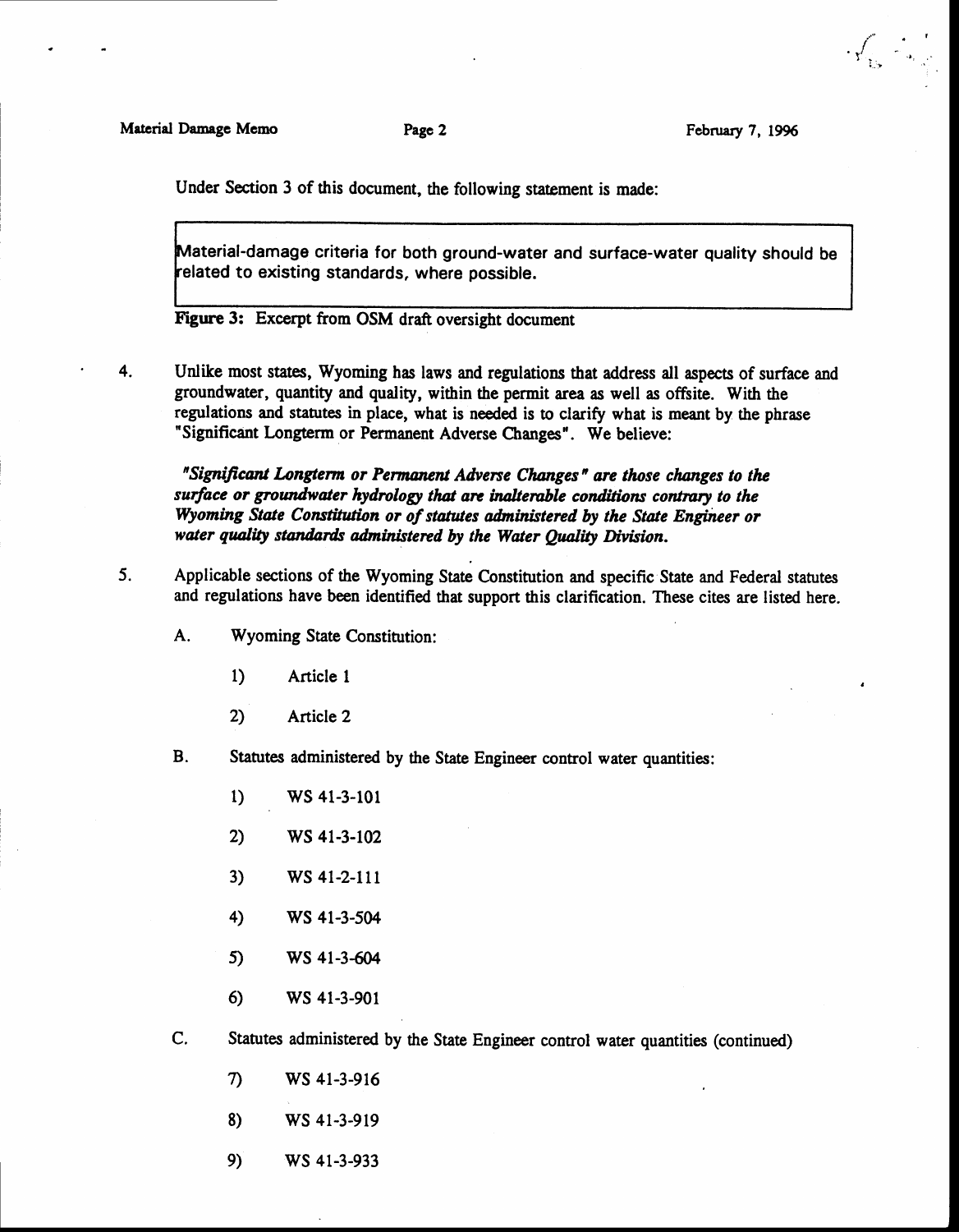$\bullet$ 

; ,t ..r

- D. Interstate Compacts incorporated into Wyoming State Statutes: Various Interstate Compacts relating to the allocation of surface water flows from Wyoming have been incorporated into Wyoming Satutes. These compacts are identified by the river they are associated with and are as follows:
	- $1)$ Colorado River Compact: WS-41 -12-301
	- 2) Upper Colorado River Basin Compact : WS-41-12-401
	- 3) Bear River Compact: WS-41-12-101
	- 4) Snake River Compact: WS-41-12-501
	- $5)$ Yellowstone River Compact: WS-41-12-601
	- 6) Belle Fourche River Compact: WS-41-12-201
	- 7) Niobrara River Compact: WS-41 -12-7Ol
- E. U.S. Supreme Court Decrees regulating use of water in or tributary to the North Platte River: On October 8, 1945 the U.S. Supreme Court issued a decree enjoining the States of Colorado and Wyoming from diverting or permitting the diversion of water from the North Platte River beyond narrowly defined limits. Legal actions and resulting court decrees affecting the North Platte River basin continue to the present. There is a separate decree for the Laramie River as a tributary to the North Platte.
- Statutes and rules and regulations administered by the Water Quality Division address surface and groundwater qualities: F.
	- 1) WS 35-11-103
	- 2) WS 3s-l l-301
	- 3) Chapter I "Quality Standards for Wyoming Surface Waters" addresses the regulation of surface waters of the state.
	- 4) Chapter VIII "Quality Standards for Wyoming Groundwaters" addresses the regulation of groundwaters of the state.
	- 5) Chapter VI "salinity Standards for the Colorado River Basin."